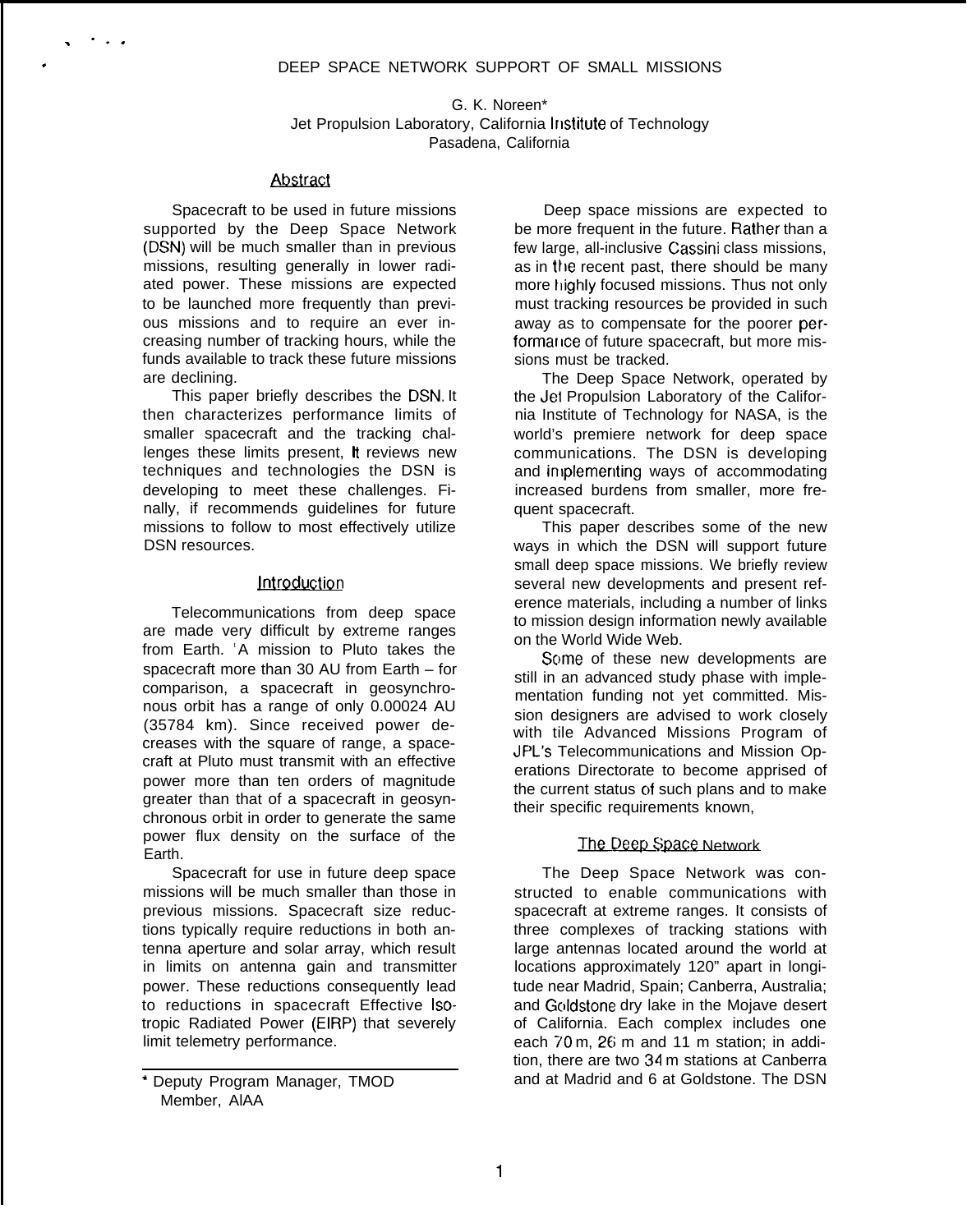configuration as of the end of 1998 is summarized in Table 1.

. . . .

.

Each DSN station supports several functions: telecommand, radio navigation, radio science, and telemetry.<sup>2</sup>

The telecommand function begins with the transfer of command data from the flight project to the DSN. The DSN modulates the data onto a subcarrier, translates it to the appropriate RF frequency, amplifies the resultant signal, and transmits it to the spacecraft.

The telemetry function begins with the generation of a telemetry data stream by the sion received at the spacecraft. Alternatively, spacecraft. This data stream is encoded, an Ultra Stable Oscillator can be used on the modulated onto a carrier (or if at a low data spacecraft. Recent improvements in digital modu lated onto a carrier (or, if at a low data spacecraft. Recent improvements in digital<br>rate, onto a subcarrier), translated to the ap-<br>filtering have led to significant improvements rate, onto a subcarrier), translated to the ap-<br>
propriate RF frequency, amplified and in Doppler anti ranging navigation accuracy.<sup>4</sup> propriate RF frequency, amplified and

transmitted to Earth. One or more DSN stations receives the transmission, amplifies it, demociulates if and decodes it, and then routes the data to the project.

Two types of radio navigation are normally employed to determine spacecraft position and velocity: Doppler<sup>3</sup> and ranging. Each of these techniques require the use of a highly stable frequency reference on the spacecraft. This reference can be at the DSN, in which case the frequency for the downlink is derived from the uplink transmis-<br>sion received at the spacecraft. Alternatively,

| Ant.<br><b>Size</b> | Location         | DSS <sup>1</sup> | S-Band<br>Down | S-Band<br>Up | X-Band<br>Down | X-Band<br>Up | Receiver<br>Type      |
|---------------------|------------------|------------------|----------------|--------------|----------------|--------------|-----------------------|
| 9 <sub>m</sub>      | Goldstone        | 17               | Yes            | Yes          |                |              | MFR <sup>2</sup>      |
| $1 \underline{m}$   | Goldstone        | 233              |                |              | Yes            | Yes          | Sci. At. <sup>4</sup> |
| $l \, l \, m$       | Canberra         | 33 <sup>3</sup>  |                |              | Yes            | Yes          | Sci. At.              |
| m                   | Madrid           | $53^{\circ}$     |                |              | Yes            | Yes          | Sci. At.              |
| 26 m                | Goldstone        | 16               | Yes            | Yes          |                |              | <b>MFR</b>            |
| 26 m                | Canberra         | 46               | Yes            | Yes          |                |              | <b>MFR</b>            |
| 26 m                | Madrid           | 66               | Yes            | Yes          |                |              | MFR                   |
| 34 m                | <b>Goldstone</b> | 15               | Yes            |              | Yes            | Yes          | <b>Block V</b>        |
| 34 m                | Goldstone        | 24               | Yes            | Yes          | Yes            |              | <b>Block V</b>        |
| 34 m                | Goldstone        | 255              |                |              | Yes            | Yes          | <b>Block V</b>        |
| 34 m                | Goldstone        | 26               |                |              | Yes            | Yes          | <b>Block V</b>        |
| 34 m                | Goldstone        | 27               | Yes            | Yes          | Yes            |              | <b>MFR</b>            |
| 34 m                | Goldstone        | 286              |                |              | Yes            | Yes          | <b>Block V</b>        |
| 34 m                | Canberra         | 34               | Yes            | Yes          | Y<br>e s       | Yes          | <b>Block V</b>        |
| 34 m                | Canberra         | 45               |                |              | Yes            | Yes          | <b>Block V</b>        |
| 34 m                | Madrid           | 54               | Yes            | Yes          | Yes            | Yes          | <b>Block V</b>        |
| 34 m                | Madrid           | 65               |                |              | Yes            | Yes          | <b>Block V</b>        |
| 70 m                | Goldstone        | 14               | Yes            | Yes          | Yes            | 5/00         | <b>Block V</b>        |
| 70 m                | Canberra         | 43               | Yes            | Yes          | Yes            | 12/01        | <b>Block V</b>        |
| 70 m                | Madrid           | 63               | Yes            | Yes          | Yes            | $5/0$ 1      | <b>Block V</b>        |

Table 1. Operational DSN Configuration from 1998 Onwards

**4** Scientific Atlanta receiver.

**—**

**<sup>1</sup>** Deep Space Station identifying number.

**<sup>2</sup>** Multi Function Receiver.

**<sup>3</sup>** The 11 m stations operate also at Ku-band frequencies: 15250-15350 MHz uplink and 14000- 15350 MHz downlink.

**<sup>5</sup>** A K.-band downlink will be added to DSS-25 for New Millennium in 10/98. A low power K.-band uplink will be added for Cassini in 5/01.

**<sup>6</sup>** Construction and testing of DSS-28 will be completed in 10/00.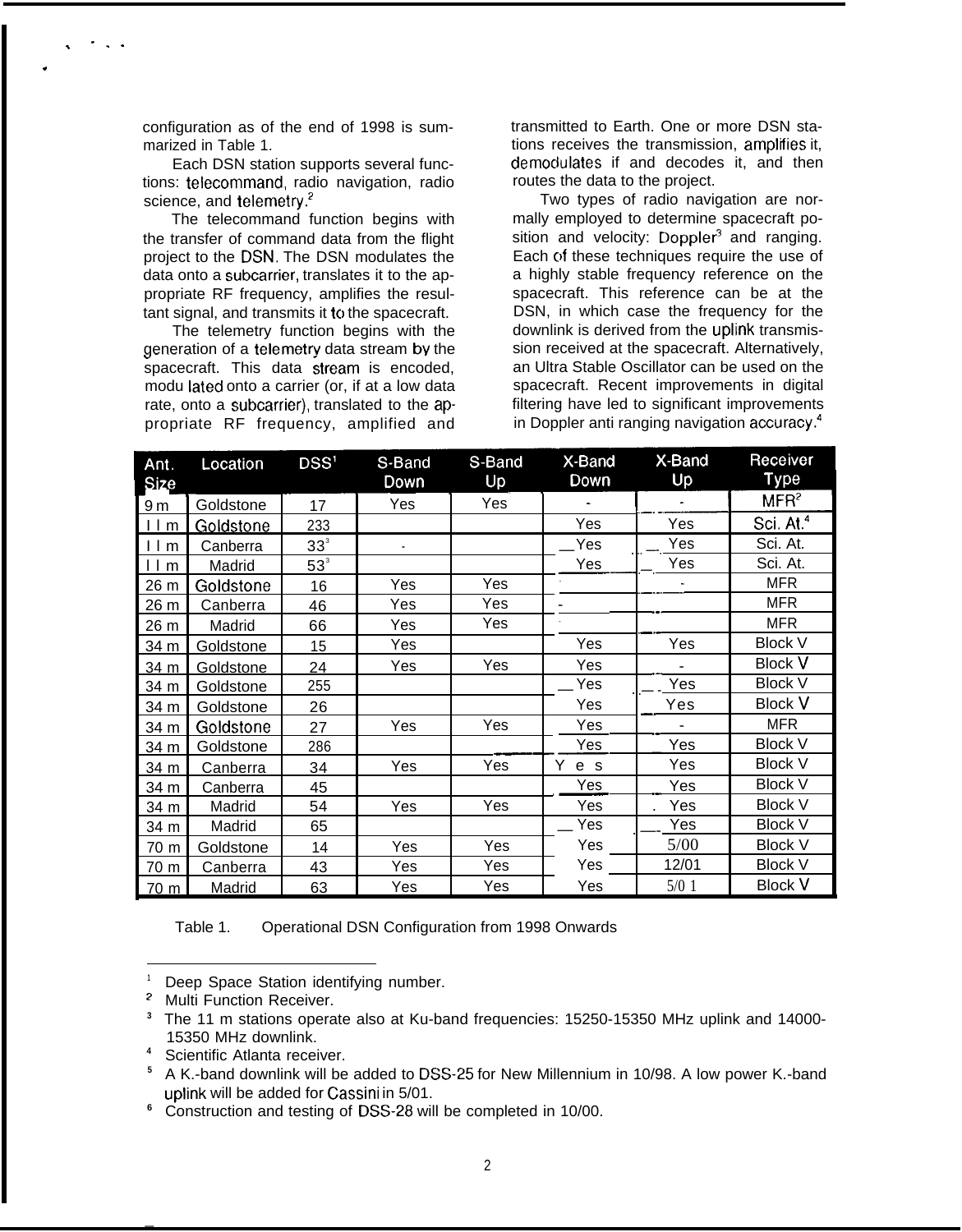The DSN supports two basic types of radio science:<sup>5</sup>

- . Precision spacecraft navigation data generated by the DSN can be used to measure planetary mass, mass distributions, and gravity fields. Such data could also be used to detect gravity waves and gravitational redshift.
- . During occultations, measurements at the DSN of changes in the signal sent from the spacecraft can be used to study the atmospheric and ionospheric structure of planets and their satellites and to investigate planetary rings.

### Upgrades for Galileo

. . . .

.

The Galileo spacecraft will go into orbit around Jupiter in December, 1995. It was originally designed to communicate with Earth at X-band through a 4.8 m unfurlable antenna that never opened. All communications must consequently be sent through a pair of S-band low gain antennas. This reduced the EIRP of Galileo by four orders of magnitude from the original design. To compensate so far as possible for this dramatic performance loss, a number of techniques have been developed. Many of these techniques have potential value to the small missions of the future.

Data compression is expected to increase the effective data rate by a factor of 10. Other ground and spacecraft enhancements, including advanced error correction coding and arraying, are expected to increase the effective data rate by another factor of tens

# **Block V Receive r**

The new Block V receivers being installed in the DSN<sup>7</sup> bring significant new capabilities to future small missions, including suppressed carrier telemetry, QPSK telemetry, data-aided carrier tracking, and very narrow band carrier tracking. The minimum carrier loop bandwidth of the Block V is 0.1 Hz.

# . mall Deep Space Transponder

A survey of future deep space missions previously identified a critical need for a small, relatively inexpensive standard transponder.8

The Small Deep Space Transponder (SDS7) now under development by Motorola for JPL is expected to be used by most, if not all, new U.S. deep space missions over the decade following the launch of the Cassini spacecraft. It receives at Xband and transmits at both X- and K.-bands. The specifications of this transponder, at the time of publication of this paper, are still under negotiation. It is currently expected to have a carrier tracking threshold of -156 dBm, a tracking loop bandwidth of 30 Hz, and a noise figure of 2.5 dB.

The SDST includes a modulator and a convolutional coder. Its mass will be under 2.5 kg. tt will require less than 10 W DC for  $X/X$  communications or 13.6 W for  $X/K<sub>a</sub>$ . communications.

# Key Spacecraft Operating Modes

Spacecraft telecommunications requirenlents are frequently driven by just 3 operating modes: command through a Low Gain Antenna (LGA), high rate telemetry through a High Gain Antenna (HGA), and "safing mode" telemetry through an LGA. We examine each of these modes here and consider implications for small missions.

# Commanding through LGA

Command link performance is normally limited by the need to be able to command through an LGA at maximum range in the event of an emergency. In such an event, the spacecraft is typically oriented towards the sun, so the gain of the LGA is limited by the need to include Earth within the beamwidth of an LGA pointed towards the sun.

Given the SDST characteristics noted above, a 34 m DSS with a 20 kW transmitter can send commands to a spacecraft at maximum Mars range (2,7 AU) as long as it has an LGA with a gain of at least 7 dB. A 70 m station with a 20 kW transmitter can command this spacecraft about twice as far from Earth.

# Emergency Telemetry

Emergency telemetry is typically sent at a very low bit rate, such as 10 bps. To demodulate such telemetry with the coherent tracking techniques normally employed for deep space communications, the carrier sig-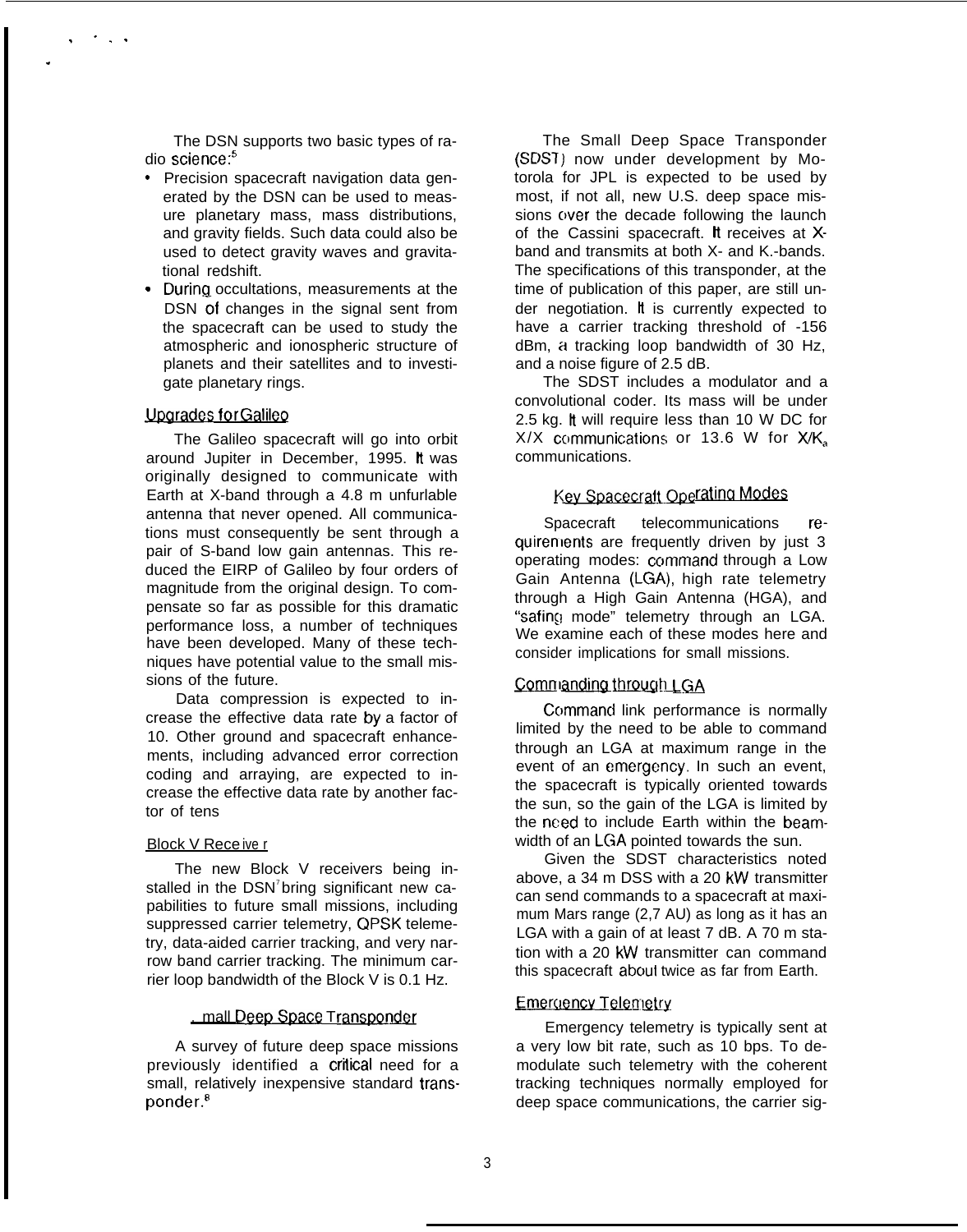nal needs to be recovered at the receiver with an adequate SNR - typically 10 dB or more - and a telemetry margin 3 dB or more is usually desired.

**".**

The Block V receiver is capable of receiving carriers using loop bandwidths as narrow as 0.1 Hz. Such a narrow loop bandwidth requires a very stable frequency source at the spacecraft - either a downlink carrier derived from an uplink from a stable ground station oscillator or an Ultra Stable Oscillator (USO) on the spacecraft.

In the event of a spacecraft emergency, a stable uplink frequency reference may not be available. Previous missions have usually had USO which could be used as the frequency reference in such an event. Few future missions, however, are planning to use USOS - instead, they plan to rely on the Auxiliary Oscillator contained within the SDST. The specifications of this oscillator have not been finalized, but it is desired for it to be good enough to permit a tracking loop bandwidth of 3 Hz.

Future missions also plan to have reduced transmitter powers, further reducing performance in this mode. They also frequently want to simplify the spacecraft by reducing fault tolerance requirements - increasing the importance of "safe mode" operations in the event of an on-board failure.

As a result of all these tendencies, emergency telemetry has become a major mission driver. It can drive transmitter power and configuration design.

Future missions may wish to consider Almost Stable Oscillators (ASOS) or USOS to reduce transmitter requirements in this mode.

The Block V receiver's ability to receive suppressed carriers substantially reduces transmitter power requirements at low data rates. The use of very narrow band tracking loops reduces transmitter power requirements still further.

#### High rate telemetry through HGA

Several techniques can be used to increase the data rate that can be sent to the DSN from a spacecraft through a High Gain Antenna (HGA). These include arraying, moving to K.-band frequencies, and using advanced coding techniques. The effective data rate can be increased dramatically by using the advanced compression techniques developed for Galileo. These are each discussed briefly below.

# Ari aying

The DSN has experimented with various arraying techniques to improve overall ground receive system performance by combining multiple apertures.<sup>9</sup> A full spectrum combiner<sup>10</sup> is being installed at Goldstone that will permit the combination of a single 70 m and three 34 m stations. The receive CYT of the combined stations will be equal to the sum of the CYTs of the individual stations less 0.2 dB (combining loss). This capability can be used for brief, critical mission phases such as planetary flybys. Table 2 shows overall  $G/T$  for typical 70 m and 34 m stations and for an array.

| <b>DSN Configuration</b>   | Typical G/T |
|----------------------------|-------------|
| Single 70 m                | 59 dB/K     |
| Single 34 m                | 53 $dB/K$   |
| Arrayof two 34 m           | 55.8 dB/K   |
| 1 Array of 1 70 m & 3 34 m | $61.2$ dB/K |

### Table 2. DSN G/T

### K-Band

Fiecent deep space missions have relied upon S-band and X-band communications. K,-band may be the next step. K.-band transmissions from a spacecraft with limited aperture- and DC-power to a Deep Space Station are expected to increase the data rate by 6 dB over X-band transmissions.

I he Deep Space Network currently has K.-band receive capability at an experimental 34 m station. This station was used to demonstrate K.-band communications with the Mars Observer spacecraft, and will be used for demonstrations with the Mars Global Surveyor spacecraft to be launched in 1996. A small K.-band transmitter at a 34 m station will be used for Cassini radio science.

The New Millennium program plans to implement a K=-band downlink on its first mission, so the DSN is installing K.-band o n an operational basis at a single 34 m station at Goldstone.

While  $K_a$ -band appears promising for high rate telemetry, its performance from spacecraft L GAs suffers from many degrada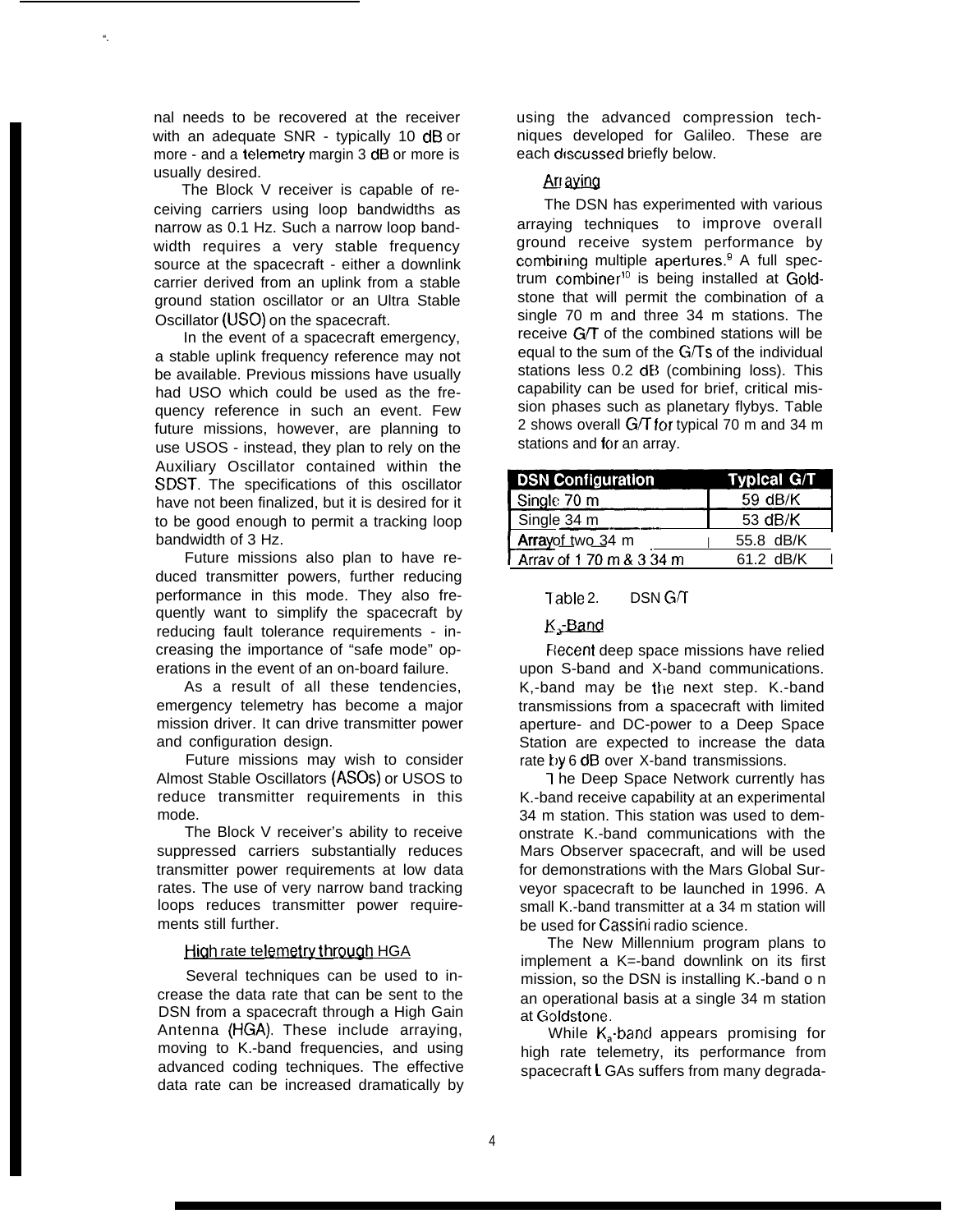tions that result in substantially worse performance than from S-or X-band LGAs. As a result, it will not be possible for the DSN to receive K.-band telemetry from an LGA at high ranges (1 AU or more). It should also be recognized that HGA pointing must be tighter at K.-band than at X-band, and that K.-band is very sensitive to rain.

# Advanced Codina Techniques

**'.**

The Galileo mission Is using a feedback concatenated decoder to achieve a Bit Error Rate of 10"7 at a 0.65 dB signal-to-noise ratio.<sup>11</sup> The Galileo concatenated code consists of a (14.1/4) convolutional inner code and a (255,k) variable redundancy Reed-Solomon outer code.

In the past two years, turbo codes have been proposed that promise even better performance with much less complicated decoders.12 Simulations at JPL13 recently confirmed some of the performance claims of turbo code proponents. At this time, the DSN has not committed to turbo code implementation, but such codes appear very promising and are the subject of an intensive DSN research effort.

### Compression

The Galileo mission was forced to make extensive use of compression to recover from the aforementioned HGA failure. The resultant development, implementation and use of high performance compression algorithms for Galileo has been of great value for other deep space missions.

Galileo uses a block-based Iossy image compression algorithm with an  $8 \times 8$  ICT.<sup>14</sup>

The initial resistance of science data c.stomers to compression has been overcome on Galileo by shear necessity. Now that compression has been conclusively demonstrated, the burden of proof is on those who refuse to use it - even when if can dramatically increase science data return and lower spacecraft costs.

# Spacecraft Monitoring System

Spacecraft operations in the past have been characterized by frequent downloads of engineering telemetry for monitoring spacecraft health. Large teams of people have been used to analyze the engineering telemetry. In the future, spacecraft are expected to be far more autonomous, requiring fewer downloads of engineering telemetry. On the other hand, mission planners desire frequent spacecraft contacts to assess general spacecraft health and to determine whether additional tracking is required. These frequent contacts could place a large burden on the DSN if the expected large number of missions materialize.

To accommodate these requirements, the DSN is studying the viability of a new spacecraft monitoring system (Fig. 1). The SDST will be able to generate 32 "tones, " square waves at different subcarrier frequencies, all with a suppressed carrier. These tones are to be used to send discrete messages continuously to a small aperture DSN antenna, each tone representing a single message. In one possible implementation, four tones would represent the following messages:

- The spacecraft is operating nominally and does not require further contact.
- The autonomous system on the spacecraft has identified a problem that requires ground action within two weeks.
- The autonomous system has repaired a problem that the operations team should know more about,
- ✎ The spacecraft has data that must be duniped within two weeks or it will overflow memory and be lost,

Each of these tones would be transmitted wtlenever the spacecraft is scheduled for a contact by the monitor system.

The spacecraft monitoring ground station would receive each spacecraft signal and, if if is a tone, measure the separation between the subcarriers to determine which message was sent, A small antenna can be used, since the received tones can be noncoherently detected using a very long integration time.

This scheme makes it possible to monitor large numbers of spacecraft frequently using an inexpensive station with an aperture far smaller than that of atypical DSN station. Since large integration times can be used, a relatively small EIRP is needed from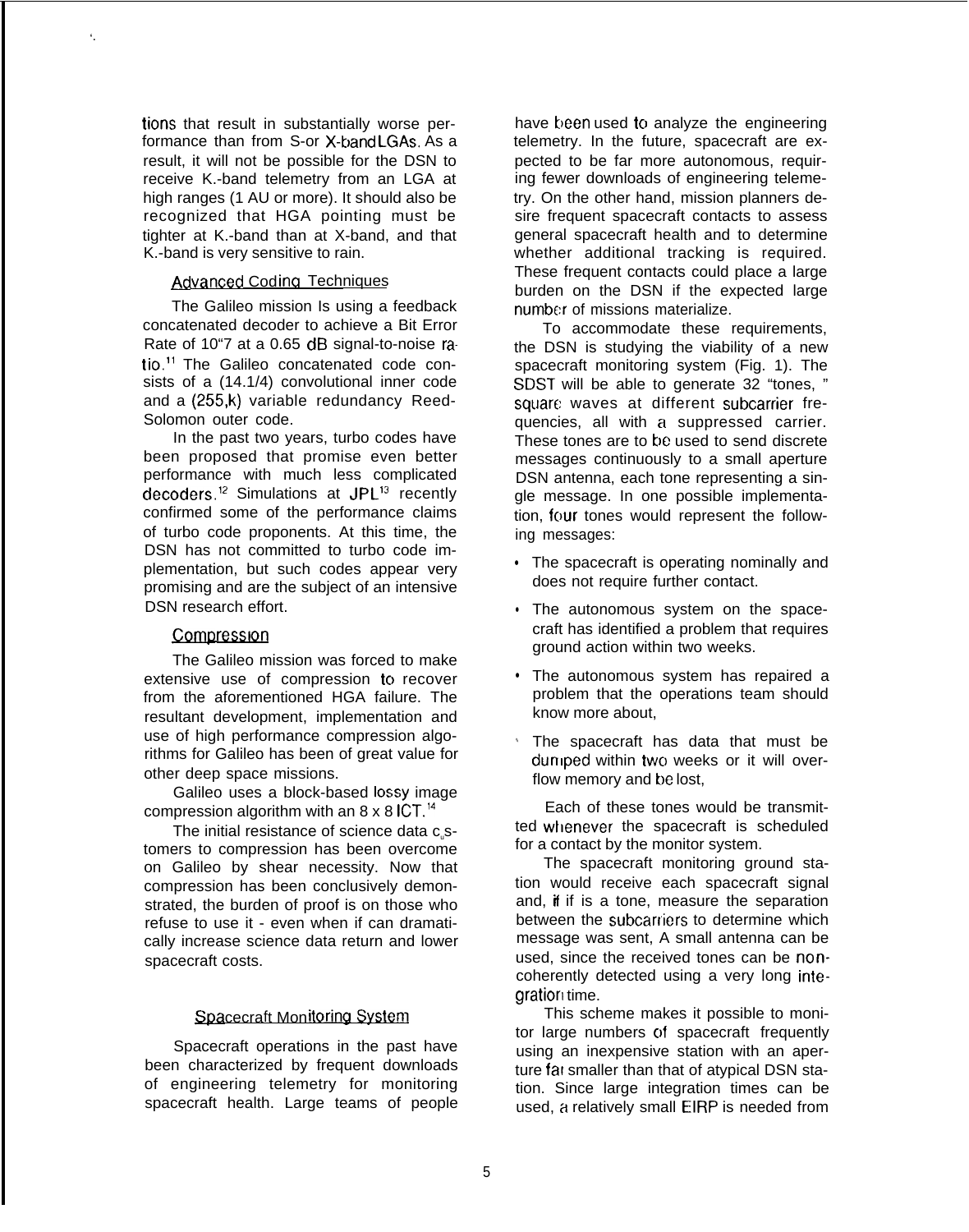

Fig. 1. Spacecraft Monitor System

#### High Efficiency Data Rate Control

Link performance depends, among other things, on local weather at the receiving station and on ground antenna elevation angle (see Figure 2). In the past, flight projects have used conservative weather models and a small set of fixed data rates - often no more than one during a station pass.  $K_{a}$ band performance is much more sensitive to both weather and elevation angle than S- or X-band, so optimal performance at K.-band requires frequent variations in data rate throughout any long pass. However, fre-

quent discrete changes in data rate can be counterproductive since the signal must be reacquired after each change.

The DSN is studying the possibility of tracking continuously varying data rate signals without losing symbol loop lock, This would permit the transmission of an optimal data rate at all times. l-he DSN is also considering cievelopment of a short term weather model based on local measurements that will allow the further optimization of data rate. A demonstration of this system is planned by OPSAT in 1997.

the spacecraft – less than is otherwise required to receive low rate telemetry at a large

**'. .**

DSN station.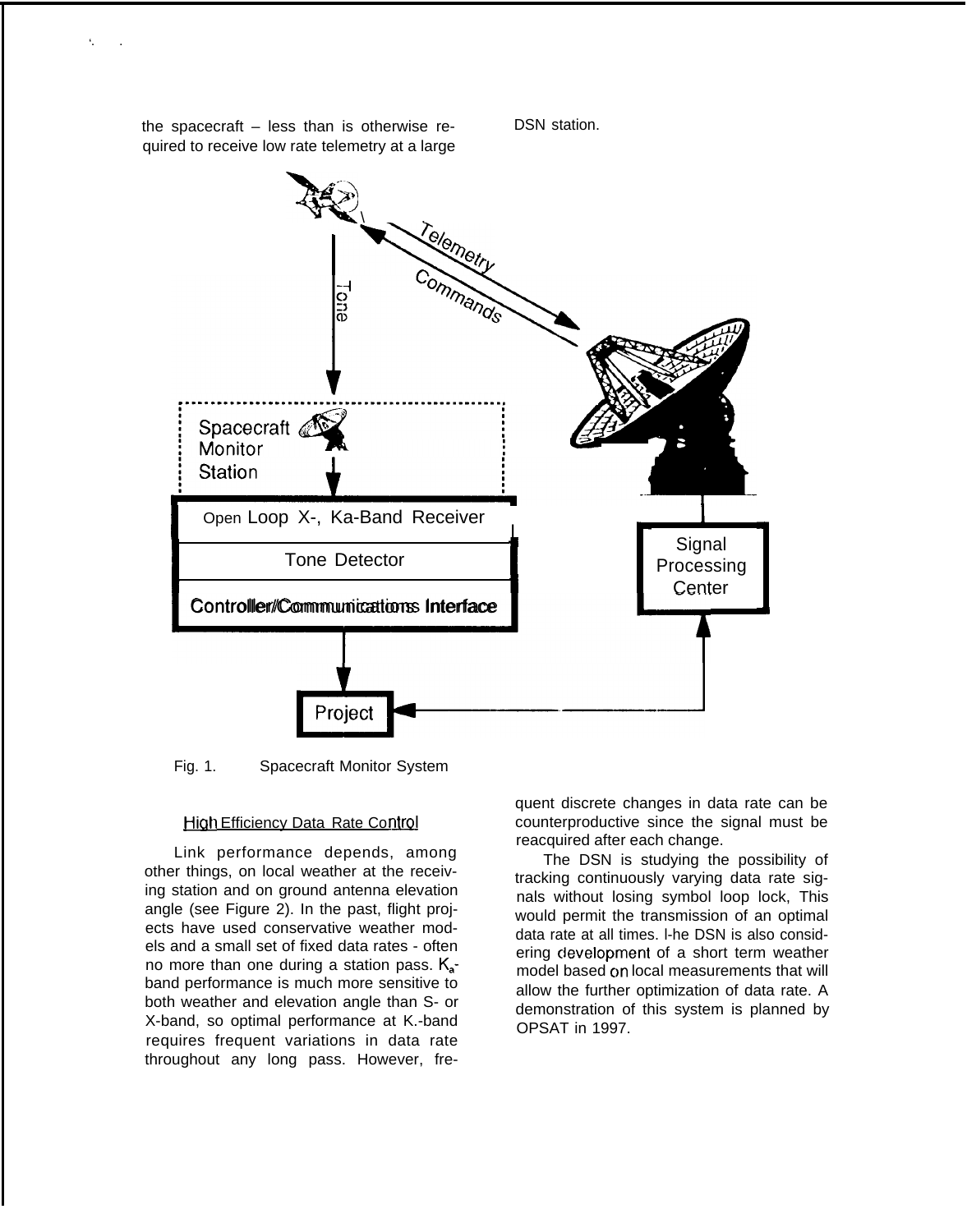**Magellan SSNR Margin** 



Figure 2. Magellan X-Band Margin at Various Deep Space Stations

# Recommendations for Future Missions<sup>15</sup>

To help mission designers understand how to properly utilize the DSN, the Advanced Missions Program of JPL's Telecommunications and Mission Operations Directorate (TMOD) has prepared the following guidelines:

- . Adhere to CCSDS recommendations.<sup>16</sup> The Consultative Committee on Space-, craft Data Standards, or CCSDS, is an international body whose members are national space agencies. The CCSDS has developed a set of Recommendations for Space Data System Standards covering telecommand, telemetry, error-detecting and correcting coding, RF and modulation, time codes, high data rates systems, and data base addressing. The DSN urges future missions to follow these recommendations.
- Operate in a "store and dump" mode. DSN ground stations are a limited re-. source that must be shared amongst many missions. This is much easier to do when spacecraft store their data and dump if at a convenient time, rather than relying on real-time telemetry. Today's reliable Solid State Recorders (SSRS) make this mode of operations efficient for the spacecraft as well.
- Design for scheduling flexibility. Since each DSN staticm must be shared, designing a mission to be flexible enough to dump data at times when the needed ground stations are available aids in network scheduling and helps ensure that the missicm will eventually get all of its data, even in the event of schedule disruptions.
- Design for 34 m stations rather than 70 m stations whenever possible. There are only three 70 m stations, but at the end of the decade there will be ten 34 m stations. The 70 m stations utilize old, relatively unreliable hydraulic systems that are subject to failure. Furthermore, the 70 m stations are invariably oversubscribed. It is thus not wise to rely on them any more than absolutely necessary, Use of the 70 m stations should be limited to short-term emergencies and special events, such as planetary flybys.
- C)perate at X- c)r K.-band rather than Sband. The S-band frequencies are rapidly disappearing. Far more spectrum is available at X-band than at S-band. Furthermore, there is no performance loss in going to X-band for telemetry; in fact, if an t IGA is used on the spacecraft, performance at X-band improves by more than an order of magnitude over that at S-band.